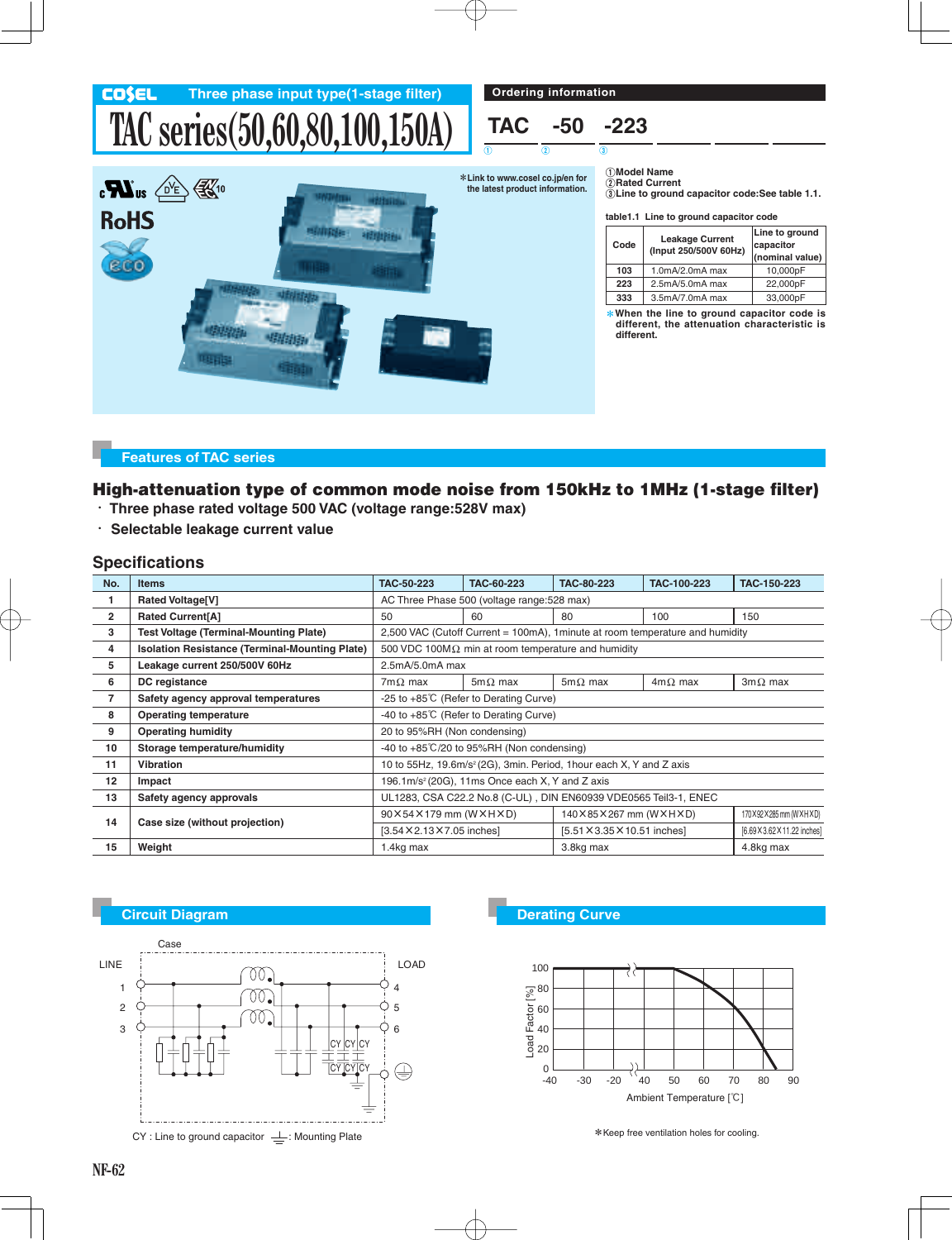## **TAC series (50,60,80,100,150A)**

#### **External view**

#### **TAC-50-**OOO / **TAC-60-**OOO

**TAC-80-**OOO / **TAC-100-**OOO



¶ Can not be mounted upside-down.

 $\%$  Tolerance :  $\pm$ 1 [ $\pm$ 0.04]

¶ Weight : 1.4kg max ¶ Mounting Plate : Iron (surface finishing:nickel plating) t=1.2 [0.05]

¶ Case : PBT

¶ Dimensions in mm, [ ]=inches

 $\%$  Terminal block screw tightening torque M5:3.0N  $\cdot$  m (30.7kgf $\cdot$  cm) max

¶ Protection Earth screw tightening torque M4:1.6N-m (16.9kgf-cm) max



¶ Weight : 3.8kg max

¶ Chassis Material : Stainless steel t=1.0 [0.04]

 $\%$  Dimensions in mm, [  $\quad$  ]=inches

¶ Terminal block screw tightening torque M8:9.2N-m (93.9kgf-cm) max

 $\%$  Protection Earth screw tightening torque M6:5.8N  $\cdot$  m (59.2kgf $\cdot$  cm) max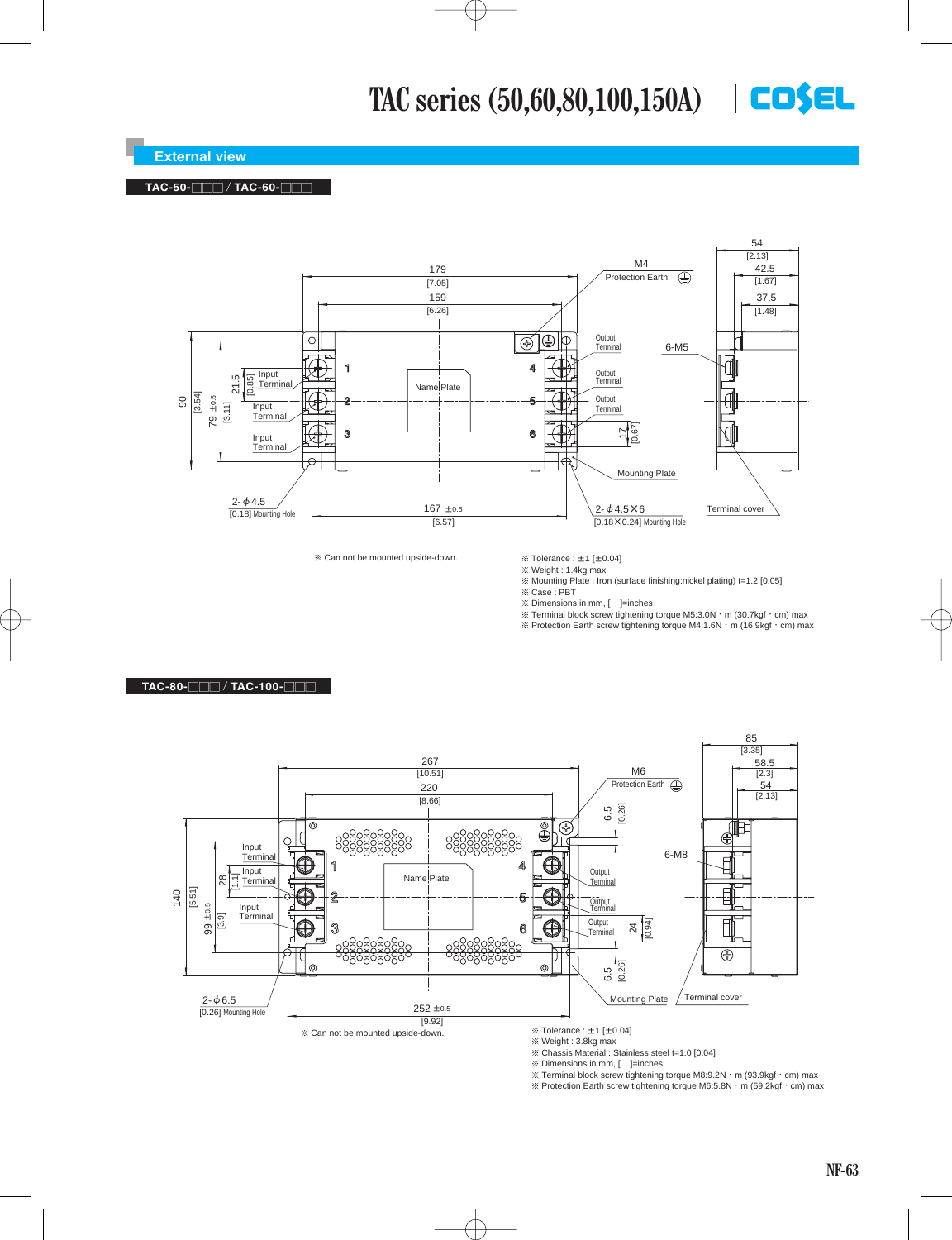# **TAC series (50,60,80,100,150A)**

#### **External view**

#### **TAC-150-**OOO



 $%$  Can not be mounted upside-down.

 $\%$  Tolerance :  $\pm$ 1 [ $\pm$ 0.04]<br> $\%$  Weight : 4.8kg max

¶ Chassis Material : Stainless steel t=1.0 [0.04]

 $\%$  Dimensions in mm,  $[$  ]=inches

¶ Terminal block screw tightening torque M8:9.2N-m (93.9kgf-cm) max

¶ Protection Earth screw tightening torque M6:5.8N-m (59.2kgf-cm) max